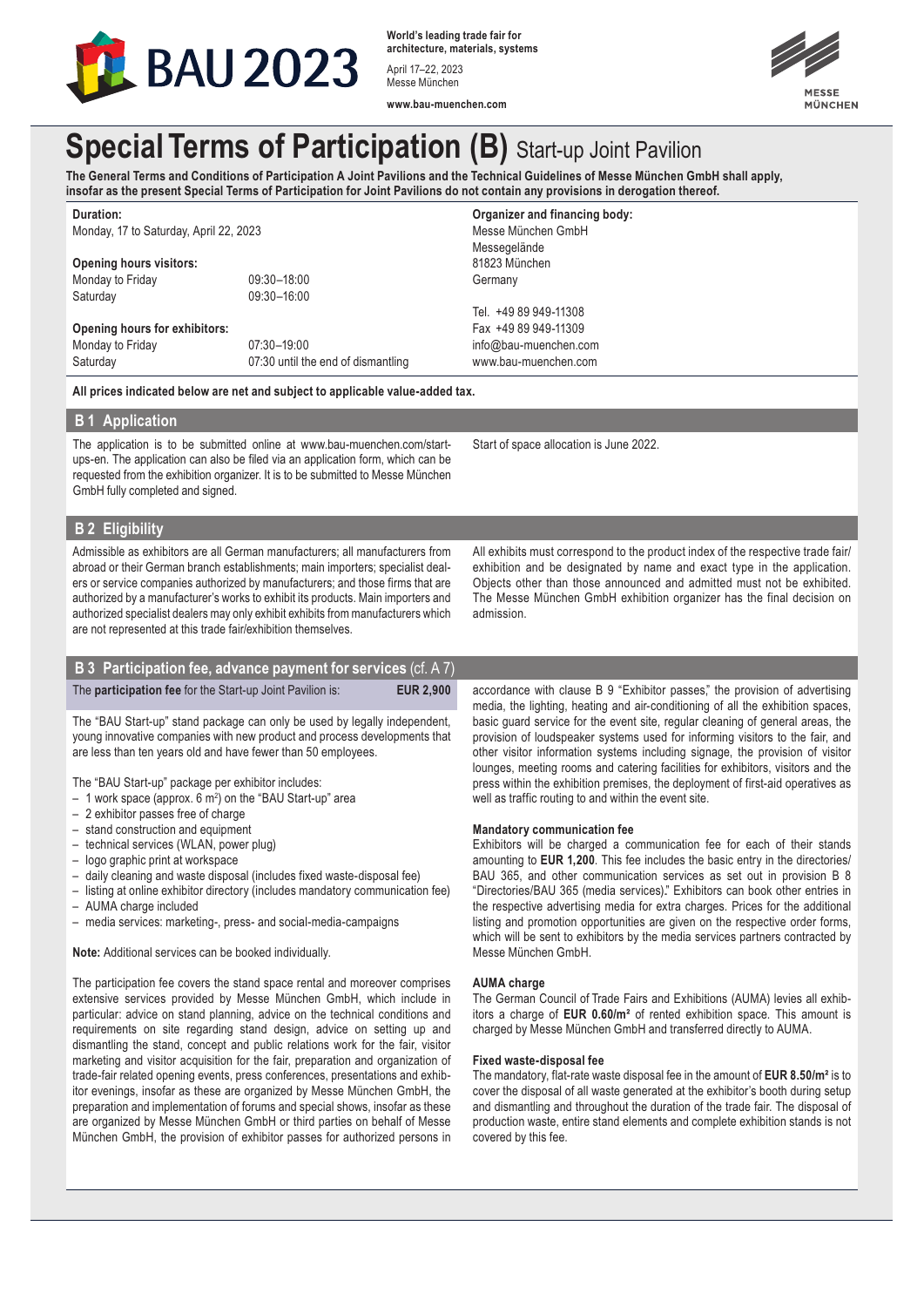

**World's leading trade fair for architecture, materials, systems** April 17–22, 2023 Messe München

**www.bau-muenchen.com**



## **Special Terms of Participation (B)** Start-up Joint Pavilion

**The General Terms and Conditions of Participation A Joint Pavilions and the Technical Guidelines of Messe München GmbH shall apply, insofar as the present Special Terms of Participation for Joint Pavilions do not contain any provisions in derogation thereof.**

#### **B 4 Terms of payment** (cf. A 7)

The amounts invoiced in all invoices issued by Messe München GmbH in connection with the event are to be transferred in euros, without deductions and free of all charges to one of the accounts specified in the respective invoice, indicating the customer number. The times of payment specified in the invoices are binding and are to be complied with.

The final invoice for all additional costs (e.g. technical services (cf. A 7), services, electricity, parking permits, ticket vouchers, etc.) will be sent to the exhibitor after the end of the event (approx. 6 weeks). It is payable immediately upon receipt.

Due to value-added tax legislation requirements, Messe München GmbH can only issue or re-address invoices to an invoice recipient other than the exhibitor, if the recipient is Messe München GmbH's contractual partner concerning the services to be charged. If the exhibitor wants to designate the invoice recipient as the contractual partner of Messe München GmbH instead of himself, he can request the appropriate form at the e-mail address provided in the application. The form should be completed and signed with legally binding effect and returned to Messe München GmbH. Messe München GmbH is under no obligation to accept the different invoice recipient named by the exhibitor as its contracting party. Insofar as Messe München GmbH has already rendered services to the exhibitor at the time of receipt of this form, Messe München will have to bill these services to the exhibitor (cf. A 7). Should the exhibitor wish to have an invoice re-issued because the name, legal form or address of the invoice recipient has changed, the exhibitor is bound to pay Messe München GmbH a fee of EUR 50 for each invoice amendment, unless the data included in the original invoice in respect of the name, legal form or address of the invoice recipient was incorrect and Messe München GmbH was responsible for the incorrect data.

#### **B 5 Dates of setting up and dismantling** (cf. A 15)

#### **Setup**

Further information on the dates for assembly and dismantling will be provided in a separate information letter approx. 8 weeks before the start of the trade fair.

#### **Logistics control system during setup and dismantling for trucks:**

Vehicles with a **total length of more than 8 m or over 7.5 tons** are required to reserve a time slot for deliveries and pick-up of cargo in advance, and report to the truck check-in on arrival before entering the grounds. Further information will be made available with the traffic guide.

On the last day of setup, April 16, 2023, all delivery and stand-construction vehicles must be removed from the halls and the outdoor exhibition area by 18:00 at the latest. Vehicles which are still in the halls or the outdoor exhibition area after this time will be removed by Messe München GmbH at the risk and expense of the respective exhibitor. Furbishing work and decoration inside the stand is possible until 20:00.

An extension of the setup time is permissible only in exceptional cases and with the prior written consent of Messe München GmbH, Technical Exhibition Services Division.

#### **B 6 Technical installations**

The technical services designated accordingly in the Technical Guidelines such as the provision of installations to supply the stand with electricity and water can be ordered only from Messe München GmbH. For further details about order deadlines, please refer to the Exhibitor Shop. Wired telecommunications equipment may only be provided by Messe München GmbH; Deutsche

#### **Dismantling**

Further information on the dates for assembly and dismantling will be provided in a separate information letter approx. 8 weeks before the start of the trade fair

Access to the fairgrounds for stand construction firms and delivery vehicles on April 22, 2023 no earlier than 16:00.

An extension of the dismantling time is unfortunately not possible.

The setup and dismantling dates indicated in the Special Terms of Participation must be strictly observed. Stands that are not occupied on the last day of setup may be used for another purpose by Messe München GmbH. Exhibitors that are admitted to the fair are also obligated to participate in the fair. During the entire trade fair and the stipulated opening hours, all stands must be properly equipped and sufficiently staffed with qualified personnel.

Transporting fair-related equipment from the stand and dismantling stands prior to the conclusion of the fair is not permitted. In the event of a violation of this regulation, Messe München GmbH is entitled to charge the exhibitor a contractual penalty of **EUR 5,000**.

Telekom AG and other network operators are not authorized at the exhibition center. To connect his own stand area, the exhibitor may operate his own wireless LAN network at his stand after prior written approval from Messe München GmbH; the specifications of Messe München GmbH are to be complied with.

## **B 7 Sales regulations**

Open selling or other provision of goods and services from the stand is not permissible. Exhibited articles may be delivered to purchasers only after the end of the fair. It is not permitted to show the selling price openly. Under No. 64 GewO (German trade regulation act), it is permissible to sell only to commercial resellers, commercial consumers and bulk purchasers.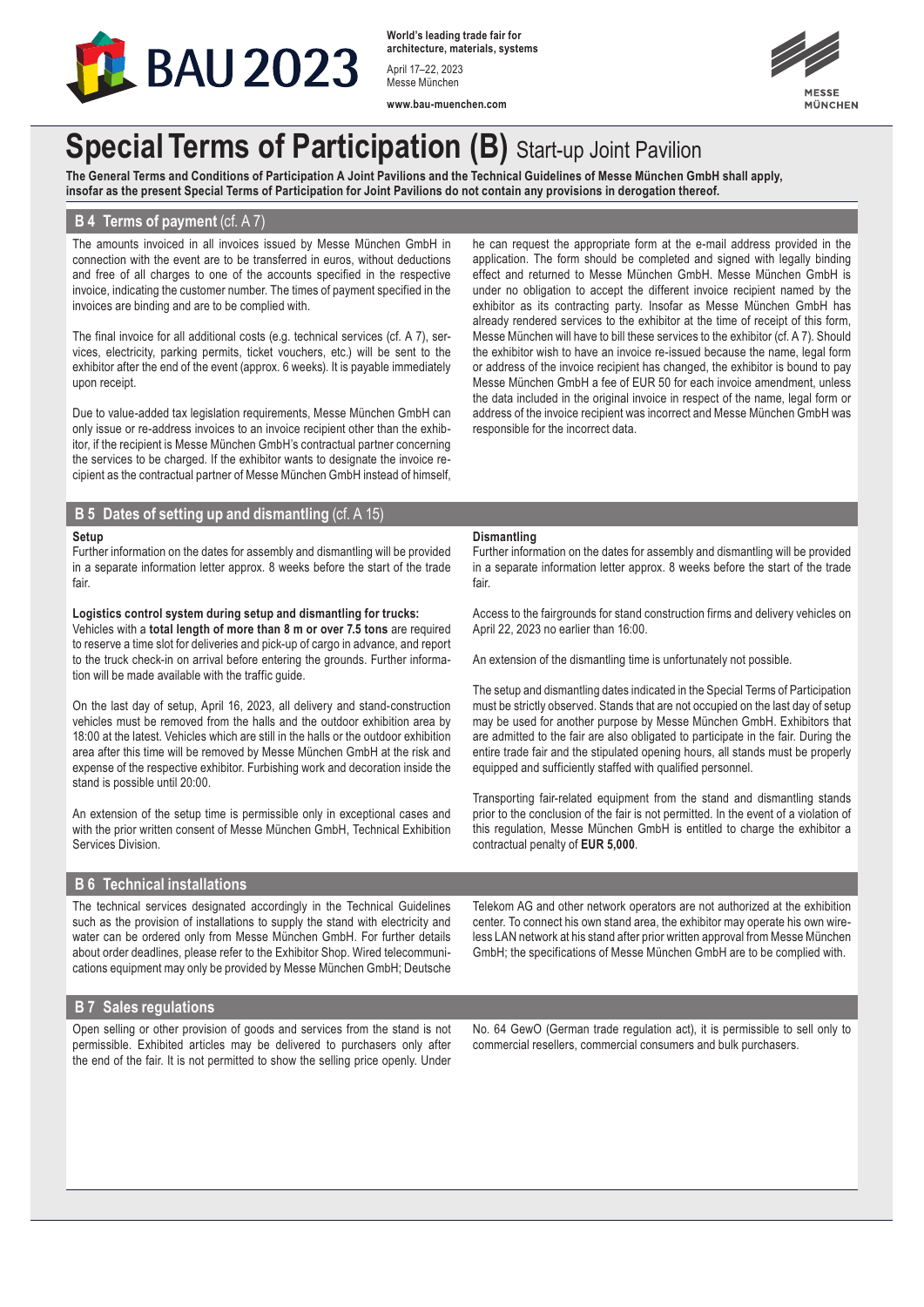

**World's leading trade fair for architecture, materials, systems** April 17–22, 2023 Messe München

**www.bau-muenchen.com**



## **Special Terms of Participation (B)** Start-up Joint Pavilion

**The General Terms and Conditions of Participation A Joint Pavilions and the Technical Guidelines of Messe München GmbH shall apply, insofar as the present Special Terms of Participation for Joint Pavilions do not contain any provisions in derogation thereof.**

## **B 8 Directories/BAU 365 (media services)**

The basic entry includes an company profile (900 characters), place, hall and stand number as well as the listing in the product index and this is invoiced by Messe München GmbH (cf. B 3 Mandatory communication fee). The first and last name, telephone, fax and mobile numbers, and e-mail address will require the explicit final approval and consent by the exhibitor, as it may potentially be personal data; otherwise this information may not be published. Exhibitors can book additional listings and other presentation opportunities in these communication media in a separate order process. The booking option will be made available to applicants in good time by the media service partners commissioned, who handle these extra listings with the applicant in their own name and on their own account. Messe München GmbH assumes no responsibility for the accuracy and completeness of the directories/BAU 365.

The exhibitor is solely responsible for the permissibility under law—and particularly the law on competition—of entries placed in the company profile of Messe München GmbH at the instigation of the exhibitor. Should third parties assert claims against Messe München GmbH on account of the impermissibility of the entries under law in general or the law on competition, the placer of the entries shall hold Messe München GmbH fully safeguarded against all claims asserted including all costs of any necessary legal defense on the part of Messe München GmbH. The same applies to entries from exhibitors, co-exhibitors and exhibitors on joint stands that the respective exhibitor has arranged in the Messe München GmbH directories/BAU 365.

The official media services partners for the directories/BAU 365 are:

NEUREUTER FAIR MEDIA GmbH Online platform BAU 365 Büro Essen Plan.One GmbH Westendstraße 1 Kammerratsheide 36 45143 Essen 33609 Bielefeld Germany Germany Germany Tel. +49 201 36547-410 Fax +49 201 36547-325 bau@neureuter.de

## **B 9 Exhibitor passes (as Mobile or Print@home-Tickets)**

Exhibitors of the Start-up joint pavilion obtain 2 exhibitor passes valid for the duration of the event.

The exhibitor passes also show the first and last name of the ticket holder next to the company name. Ordering, shipping and invoicing of the exhibitor passes will be handled online.

The data contained on the exhibitor pass can, once consent is received, be published as the exhibitor's contact person on the online platform BAU 365.

Additional exhibitor passes can be ordered through the BAU Exhibitor Shop (expected available as of summer 2022) at the following link: www.baumuenchen.com/shop/en

## **B 10 Photo, film and video shooting** (cf. A 10)

For professional photo and film shots of the exhibitor's own stand during setup, throughout the duration of the trade fair and dismantling, authorization is required from Messe München GmbH unless the exhibitor commissions persons who have already been admitted for this purpose and these possess a valid pass issued by Messe München GmbH. The exhibitor or the photographer commissioned receives the authorization at the security control center of Messe München GmbH, Administration Building, access via Gate 1. For the **Please note:** both free and fee-based tickets should be ordered via the Exhibitor Shop.

Prices for exhibitor passes are listed in the Exhibitor Shop. Exhibitor passes are intended for stand staff only and may not be passed on to third parties. In case of abuse, Messe München GmbH is entitled to withdraw the exhibitor pass. The number of exhibitor passes does not increase through the taking in of co-exhibitors.

The exhibitor pass does NOT entitle the holder to free use of local public transport (MVV—Munich Transport and Tariff Association).

authorization, a written order issued to the photographer as well as the applicant's ID card is to be submitted. A fee is charged for the authorization. Information on the exact fee and other terms for applying for the authorization will be made available in summer 2022.

The usage of drones during BAU 2023 is expressly prohibited at all times (setup, runtime, dismantling).

#### **B 11 Stand parties**

Stand parties on the exhibition stand require authorization by Messe München GmbH and must be notified no later than 7 calendar days prior to the start of event. Events on April 17, 18, 19, 20 and 21, 2023 may start no earlier than 18:00 and must end no later than 22:00. Until 22:30, the necessary clearing-up work may be undertaken on the stand area. By 23:00 at the latest, all persons must have left the fairgrounds. The exhibitor is responsible for ensuring that the attendees of his stand party do not access other trade fair booths or touch any exhibits located there. The exhibitor is to ensure that the attendees of his stand party follow the instructions of the safety and security service employed by Messe München GmbH. The minimum scope of the safety and security services necessary is determined by Messe München GmbH. The exhibitor indemnifies and holds Messe München GmbH harmless in connection with the stand party.

The services provided by Messe München GmbH in connection with each stand party are charged to the exhibitor in the final invoice.

To ensure a smooth, uninterrupted event, we recommend that you consult with your booth neighbors of the planned party in advance.